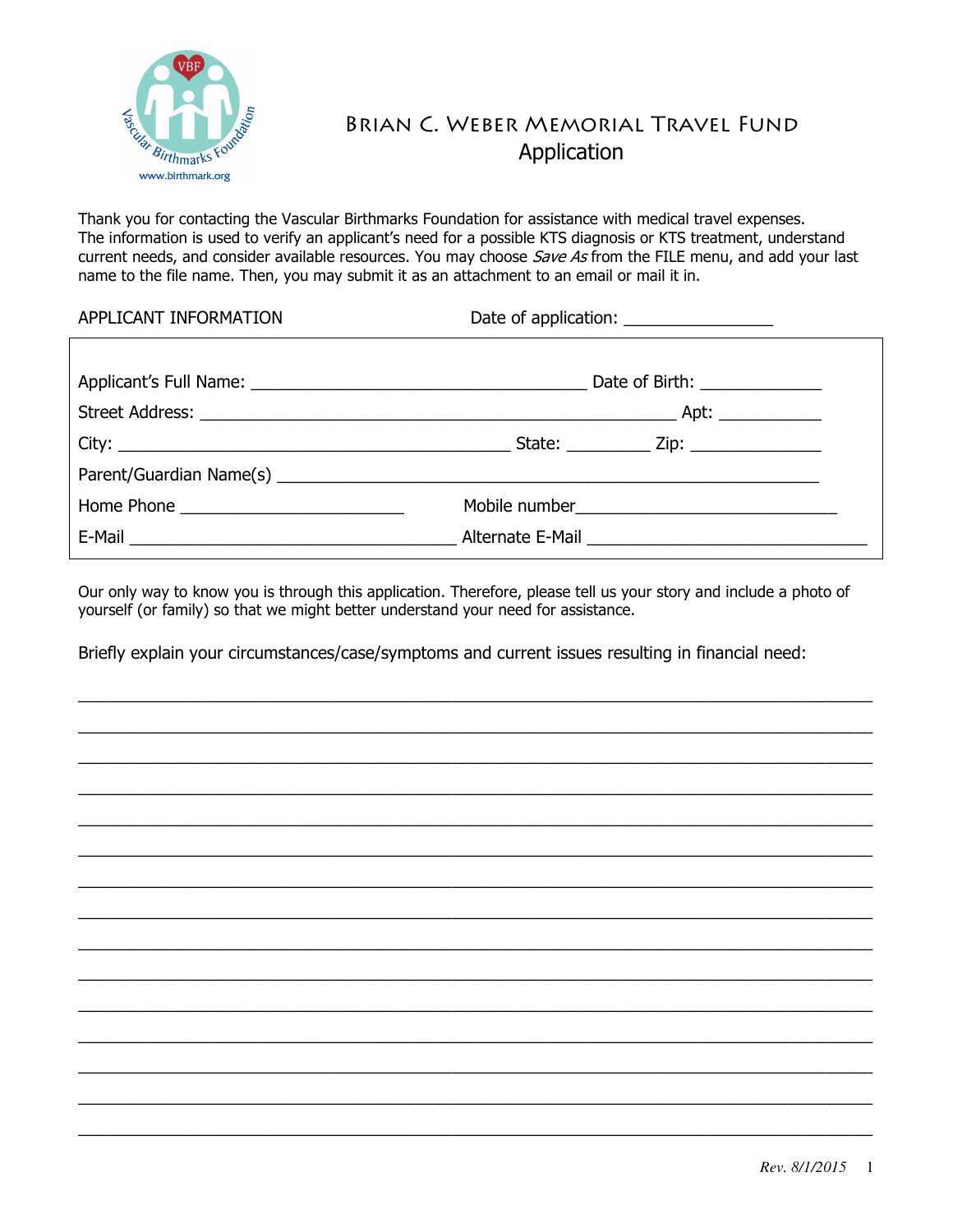## MEDICAL INFORMATION

 $\Gamma$ 

| Diagnosis and the control of the control of the control of the control of the control of the control of the control of the control of the control of the control of the control of the control of the control of the control o                                                                                                                                                                                                                                              |  |  |  |  |  |
|-----------------------------------------------------------------------------------------------------------------------------------------------------------------------------------------------------------------------------------------------------------------------------------------------------------------------------------------------------------------------------------------------------------------------------------------------------------------------------|--|--|--|--|--|
| Currently under the care of:                                                                                                                                                                                                                                                                                                                                                                                                                                                |  |  |  |  |  |
|                                                                                                                                                                                                                                                                                                                                                                                                                                                                             |  |  |  |  |  |
|                                                                                                                                                                                                                                                                                                                                                                                                                                                                             |  |  |  |  |  |
|                                                                                                                                                                                                                                                                                                                                                                                                                                                                             |  |  |  |  |  |
|                                                                                                                                                                                                                                                                                                                                                                                                                                                                             |  |  |  |  |  |
| Would like to be evaluated or treated by:                                                                                                                                                                                                                                                                                                                                                                                                                                   |  |  |  |  |  |
|                                                                                                                                                                                                                                                                                                                                                                                                                                                                             |  |  |  |  |  |
|                                                                                                                                                                                                                                                                                                                                                                                                                                                                             |  |  |  |  |  |
|                                                                                                                                                                                                                                                                                                                                                                                                                                                                             |  |  |  |  |  |
| Requesting:                                                                                                                                                                                                                                                                                                                                                                                                                                                                 |  |  |  |  |  |
| $\Box$ diagnostic $\Box$ radiology $\Box$ laser $\Box$ surgery $\Box$ pharmacy $\Box$ other $\Box$                                                                                                                                                                                                                                                                                                                                                                          |  |  |  |  |  |
|                                                                                                                                                                                                                                                                                                                                                                                                                                                                             |  |  |  |  |  |
|                                                                                                                                                                                                                                                                                                                                                                                                                                                                             |  |  |  |  |  |
| <b>FAMILY RESOURCES</b>                                                                                                                                                                                                                                                                                                                                                                                                                                                     |  |  |  |  |  |
|                                                                                                                                                                                                                                                                                                                                                                                                                                                                             |  |  |  |  |  |
| Covers medical travel expenses? No Yes Amount allowed? _______________ Used? _______________________                                                                                                                                                                                                                                                                                                                                                                        |  |  |  |  |  |
| Contacted other agencies for assistance? No $\Box$ Yes $\Box$                                                                                                                                                                                                                                                                                                                                                                                                               |  |  |  |  |  |
| Have other agencies provided assistance? No $\Box$ Yes $\Box$ Which agencies and amount provided?                                                                                                                                                                                                                                                                                                                                                                           |  |  |  |  |  |
|                                                                                                                                                                                                                                                                                                                                                                                                                                                                             |  |  |  |  |  |
| Total after tax household <b>income</b> per year (including all persons in household) \$                                                                                                                                                                                                                                                                                                                                                                                    |  |  |  |  |  |
| Past due medical bills? $\begin{array}{c} \text{No} \quad \text{Yes} \quad \text{Approximate amount } \text{\$} \quad \text{S} \quad \text{S} \quad \text{S} \quad \text{S} \quad \text{S} \quad \text{S} \quad \text{S} \quad \text{S} \quad \text{S} \quad \text{S} \quad \text{S} \quad \text{S} \quad \text{S} \quad \text{S} \quad \text{S} \quad \text{S} \quad \text{S} \quad \text{S} \quad \text{S} \quad \text{S} \quad \text{S} \quad \text{S} \quad \text{S} \$ |  |  |  |  |  |
| Ongoing pharmacy expenses? No $\Box$ Yes $\Box$ monthly amount \$                                                                                                                                                                                                                                                                                                                                                                                                           |  |  |  |  |  |
| Total other monthly debt/liabilities? No $\Box$ Yes $\Box$ monthly amount \$                                                                                                                                                                                                                                                                                                                                                                                                |  |  |  |  |  |
|                                                                                                                                                                                                                                                                                                                                                                                                                                                                             |  |  |  |  |  |
| <b>REQUEST FOR ASSISTANCE</b>                                                                                                                                                                                                                                                                                                                                                                                                                                               |  |  |  |  |  |
|                                                                                                                                                                                                                                                                                                                                                                                                                                                                             |  |  |  |  |  |
|                                                                                                                                                                                                                                                                                                                                                                                                                                                                             |  |  |  |  |  |
|                                                                                                                                                                                                                                                                                                                                                                                                                                                                             |  |  |  |  |  |
| If awarded, do you agree to submit receipt(s) as proof of expenses? Yes $\Box$ No $\Box$ Reason why not?                                                                                                                                                                                                                                                                                                                                                                    |  |  |  |  |  |
|                                                                                                                                                                                                                                                                                                                                                                                                                                                                             |  |  |  |  |  |
|                                                                                                                                                                                                                                                                                                                                                                                                                                                                             |  |  |  |  |  |

I certify that the information provided on this application is true and accurate to the best of my knowledge. I authorize Vascular Birthmarks Foundation and Brian C. Weber Memorial Travel Fund administrators to obtain from the individuals and entities listed in this application whatever information is necessary about my case that might be helpful for assessing my application. I release Vascular Birthmarks Foundation of all liabilities or claims arising out of the donation of money or services provided to me or my family.

Applicant/Parent Signature: \_\_\_\_\_\_\_\_\_\_\_\_\_\_\_\_\_\_\_\_\_\_\_\_\_\_\_\_\_\_\_\_\_\_\_\_\_\_\_\_\_ Date: \_\_\_\_\_\_\_\_\_\_\_\_\_\_

VBF Brian C. Weber Memorial Travel Fund Application Nevertheless Control Control of Rev. 8/1/2015 2